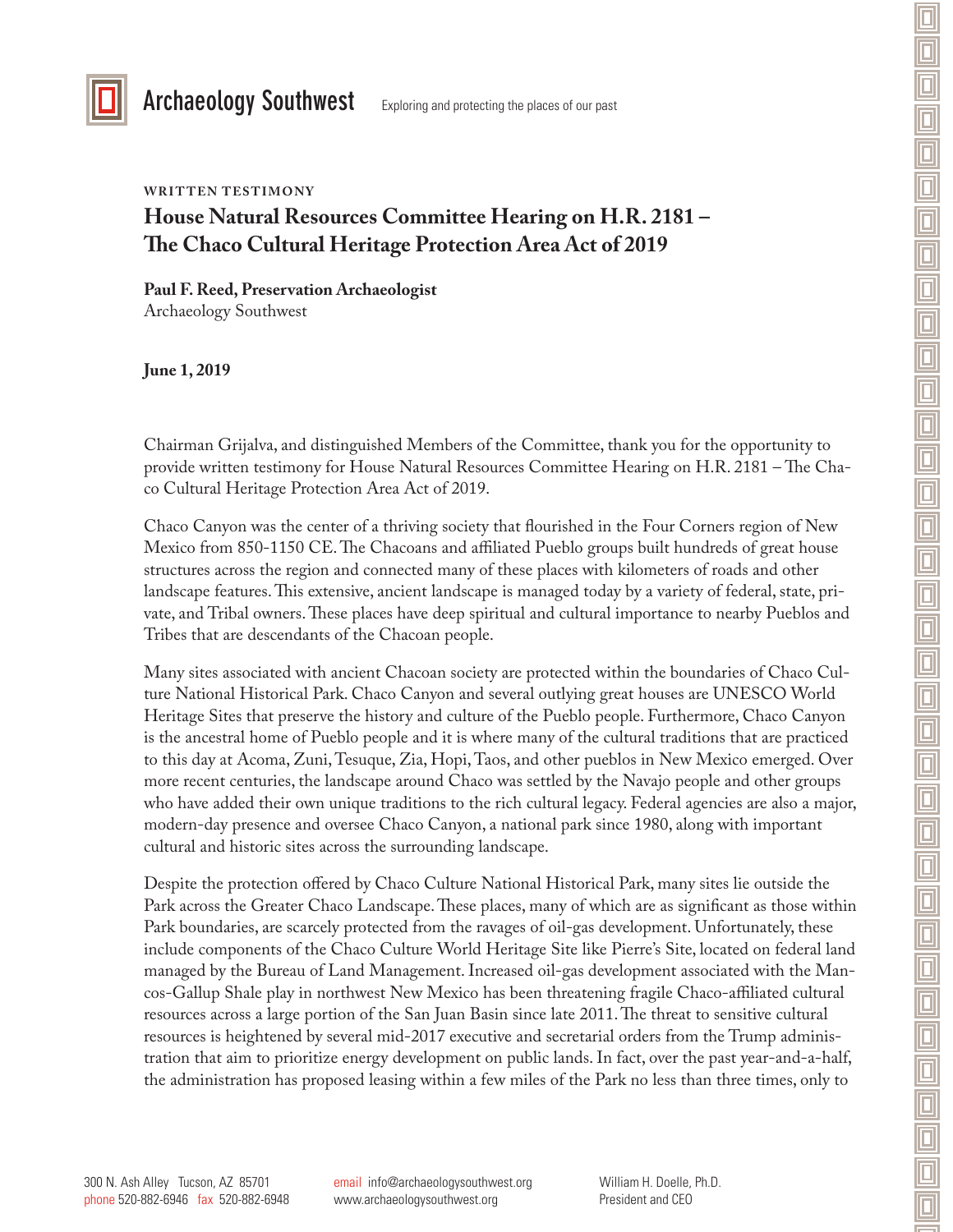defer at the last minute because of out-cry from Tribes, the archaeological community, and many others. But these deferrals are temporary, and if fully implemented, these orders will further fragment and degrade the Greater Chaco Landscape.

During the last six years, Archaeology Southwest and its partners have cooperated with the Bureau of Land Management (BLM) Farmington Field Office and Bureau of Indian Affairs (BIA) as these Agencies have been in the process of amending the 2003 Resource Management Plan (RMP) for the Farmington Field Office and drafting new Environmental Impact Statements (EISs) for their regions (BLM and BIA). Our partners include the All-Pueblo Council of Governors (APCG), The Wilderness Society, the National Trust for Historic Preservation, National Parks Conservation Association, Friends of Cedar Mesa, New Mexico Wilderness Alliance, Conservation Lands Foundation, and Pew Charitable Trusts.

As an archaeological and preservation organization, we are most concerned with the protection of the fragile area around Chaco Canyon (Chaco Culture National Historical Park aka Chaco Park) that we have identified as the Greater Chaco Landscape. This area of several millions acres is not protected by National Park Service monument or park status and has been the focus of extensive and severe oil-gas extraction activity for nearly a century. Within the several million-acre area, ancient archaeological and cultural sites within the 10-mile cultural protection zone occur at the highest density outside the Park. Thus, much of our focus has been on this very sensitive area closest to the World Heritage Site of Chaco.

In 2011, the Farmington Field Office area became the focus of renewed oil-gas exploration with the application of hydraulic fracturing or fracking technology, along with advances in horizontal drilling to access fluid mineral resources. This resulted in the drilling of roughly 150 wells into the Mancos Shale Formation by late 2013, located at about 5000 feet below the surface. This activity had not been anticipated by BLM in their 2003 RMP and thus a process to amend the RMP was triggered. This process is still underway with draft RMP amendment and EIS documents expected later this year.

As the RMP amendment process has unfolded over the last nearly six years, BLM has continued to approve permits for oil-gas activities and to offer leases of new lands every year. At this point in time, more than 90 percent of the Farmington Field Office lands under BLM authority have been leased, including many sites that part of the World Heritage Site designation or are now congressionally designated Chaco Protection Sites. These lands were leased prior to these designations; however, widespread leasing and drilling has continued on immediately adjacent lands, which has resulted in significant visual and auditory impacts and fragmentation of the broader cultural landscape. As of early 2019, many hundreds of wells have been sunk into the Greater Chaco Landscape, while the planning process languishes. We believe these already-leased lands provide sufficient access to the oil-gas resources in the Greater Chaco Landscape, particularly with the advances in horizontal drilling, such that additional leasing should not be permitted.

Thus, Archaeology Southwest and its partners have advocated for a permanent exclusion of new oil-gas leasing within a 10-mile cultural protection zone around Chaco Park and its outlying units. We fully supported Senate Bill 2907 introduced in 2018 by Senators Udall and Heinrich that would provide for the withdrawal of Federal minerals in this 10-mile cultural protection zone around Chaco Culture NHP. A 2019 version of this bill has just been introduced in the Senate along with a House companion bill, with Congressman Lujan as lead sponsor.

Despite agreeing to avoid oil-gas leasing in the 10-mile zone while the RMP amendment and draft EIS process is on-going, BLM has nonetheless included leases within this zone no less than three times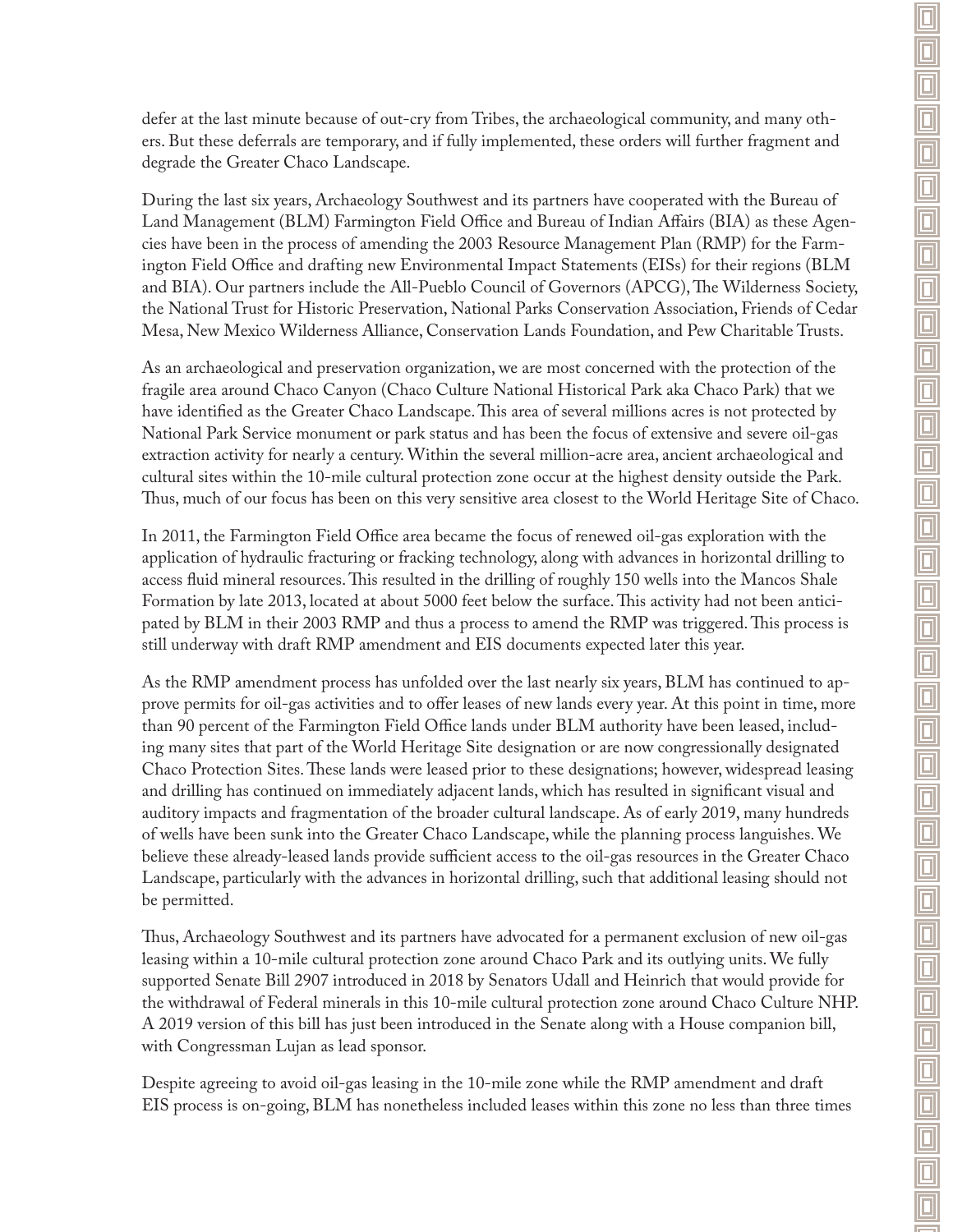during this administration. Given the importance of Greater Chaco to Tribes and many other groups, this action has triggered protests and near-record numbers of comments to BLM. At the last minute, BLM has withdrawn lease parcels within or close to the 10-mile zone, only to offer similarly positioned lease parcels in later sales. This peculiar game of chicken is disrespectful to the Tribal communities with connections to Chaco, and to Navajo residents that currently live in the area, and should stop immediately.

Over the last six years, Archaeology Southwest and its partners have provided comprehensive comments to BLM and BIA with specific recommendations for management of the Greater Chaco Landscape surrounding Chaco Culture NHP. Below, I summarize these recommendations:

## *1. BLM and BIA must include a robust role for the National Park Service (NPS) in future oil and gas management decisions.*

We are encouraging BLM and BIA to improve interagency coordination and give the NPS a more active role in planning the decisions that affect the visitor experience at Chaco Culture (NHP). Regular and frequent consultations among the Agencies is necessary to give the NPS a strong role in the decision-making process for oil-gas development on Chaco's boundary.

In addition, NPS staff possess unique expertise that can be beneficial to the agencies as they evaluate future proposals. Not only does NPS co-administer the Chaco Archaeological Sites Protection System, along with BLM and the Navajo Nation, but it also possesses expertise in managing night sky, viewsheds, and soundscape values in and around units of the National Park System. NPS has already provided BLM with some information on night skies around Chaco Culture NHP as part of recent oil and gas leasing proposals. This role should be formalized and broadened as part of the BIA-BLM planning process.

Furthermore, working with NPS, we recommend that BLM and BIA sponsor and conduct a comprehensive viewshed and soundscape analysis from Chaco Culture NHP. We also ask that stipulations be developed to protect Park Resources, including stipulations that require NPS consultation before development can proceed near the Park. In the planning documents adopted by BLM and BIA, we urge the agencies to ensure that there is a robust, ongoing role for NPS in future oil and gas management decisions.

### *2. The agencies should take immediate, concrete steps to improve Tribal coordination and consultation, as well as public outreach and engagement.*

In addition to their interagency coordination obligations, BLM and BIA share important Tribal consultation and public engagement duties. The National Environmental Policy Act (NEPA), the National Historic Preservation Act (NHPA), and a number of executive orders require notice and outreach to Tribes, allottees, residents and the public at various stages of the oil and gas development process. BLM Manual 1780 and Handbook 1780-1 have also set the Interior Department on an important new path to improving relationships and coordination with Tribes and allottees.

By joining as co-lead agencies and expanding the planning area, BLM and BIA have already taken initial steps toward improving Tribal engagement and public outreach around Farmington and northwest New Mexico but much more needs to be done. The new scoping process, which began in the fall of 2016, saw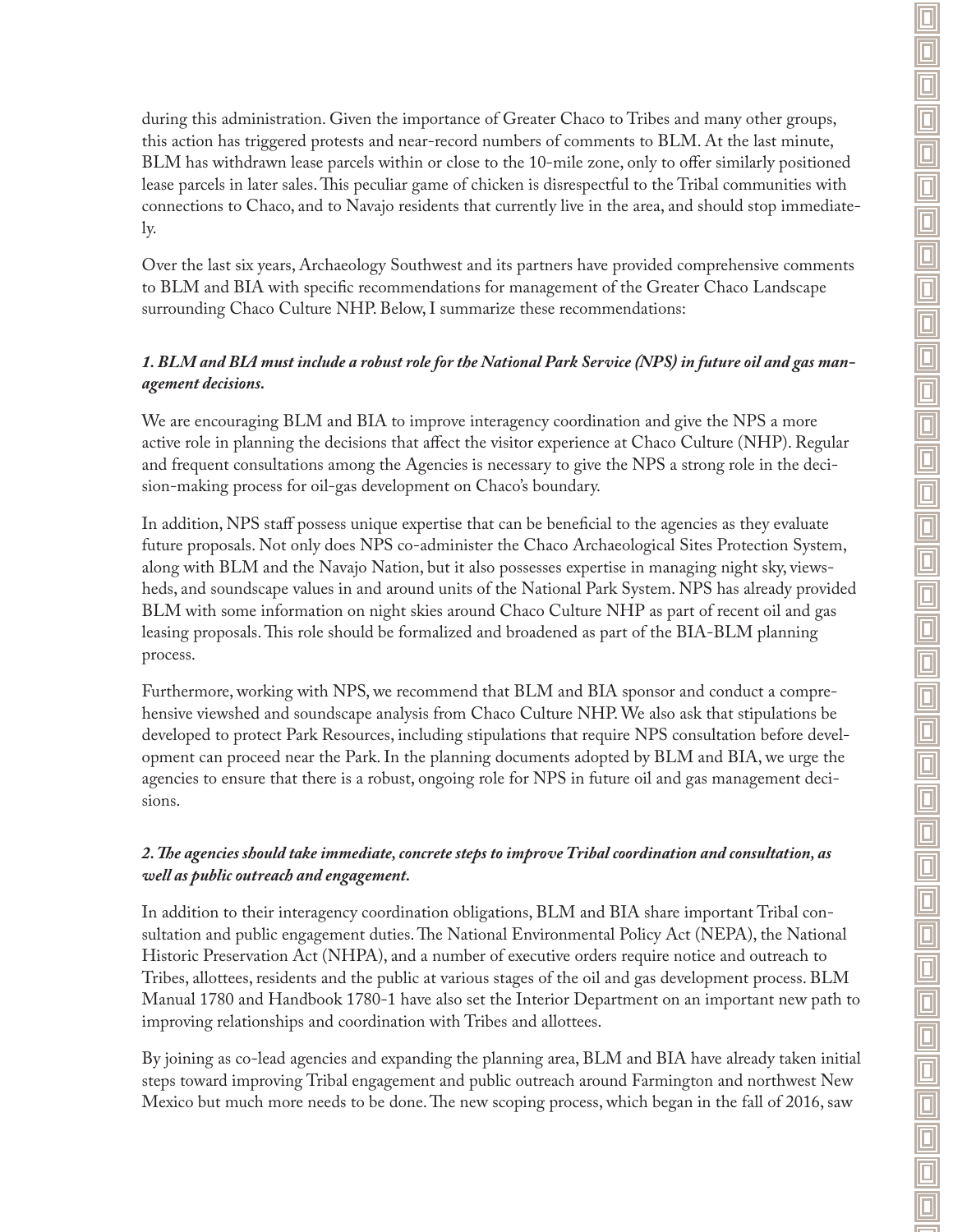BLM and BIA representatives meet directly with Tribal representatives and residents at community centers and Navajo Chapter Houses and brought a critical set of stakeholders to the table. It set the stage for an inclusive planning process with robust Tribal engagement and consultation but, again, more needs to be done. Regular meetings with engaged Tribes should be the rule, not the exception.

Furthermore, we urge BLM and BIA to be sure that this type of outreach and engagement continues after the current planning process is complete. The agencies should view the RMP Amendment and draft EIS as the start of an ongoing relationship and open dialogue with Tribes, allottees, and the public about oil and gas planning decisions. Residual impacts to Tribal communities from expanded oil and gas development can include distortions in labor markets, housing prices, public infrastructure, and disruptions in social systems. This ongoing relationship should both monitor and implement outreach programs to help communities adjust to changes.

Thus, we recommend that in the joint planning documents, a permanent, interagency BLM-BIA-NPS working group be established that meets regularly with Tribes, allottees, State of New Mexico personnel, and the public to discuss and provide recommendations on ongoing minerals management decisions. Additionally, to increase transparency, we urge the Agencies to make all NEPA documents (including categorical exclusions) for Federal, Tribal, and allotted mineral development decisions (e.g., leasing, permitting, right-of-way, suspensions, etc.) available online for public review.

## *3. The joint planning document should manage the 10-mile cultural protection zone around Chaco Culture NHP in a proactive manner, designed to maximize protection of cultural resources.*

The first area that BLM and BIA should manage under common allocations, stipulations and development conditions is the checkerboard of Federal, Tribal, New Mexico State Trust, and allotted lands within 10 miles of Chaco Culture NHP. This area has fewer oil-gas leases and is less developed than surrounding areas. Thus, it has retained much of its cultural integrity and natural characteristics. It contains many undisturbed cultural sites and is critically important to preserving the resources and visitor experience within Chaco Culture NHP, as well as the homes, ranches, and traditional lifestyles of the Navajo people who live near the park. It also contains at least 12 Chacoan great houses and associated communities.

H.R. 2181 and Senate bill (S. 1079) to withdraw Federal minerals in the 10-mile zone are part of this process. But, the Agencies carry the heavy load for protection of this sensitive, fragile area.

New State of New Mexico land commissioner Stephanie Garcia-Richards has recognized the need to protect the 10-mile zone around Chaco Canyon and has indicated full support for the Senate and House bills. To protect state trust lands within the 10-mile protection zone, Garcia-Richards plans to issue an Executive Order that will put a moratorium on new oil-gas leasing on state trust lands in the area until December 31, 2023. Coupled with the proposed Federal legislation, this is a huge step towards protecting the most sensitive archaeological and cultural zone around Chaco Canyon.

Given this background, I make the following recommendations to preserve and protect cultural resources within the 10-mile cultural protection zone:

• Close the 10-mile zone to all new leasing across all land jurisdictions, and, where closures are not possible, apply no surface occupancy (NSO) stipulations. This approach builds upon the Senate and House withdrawal bills to address all land jurisdictions.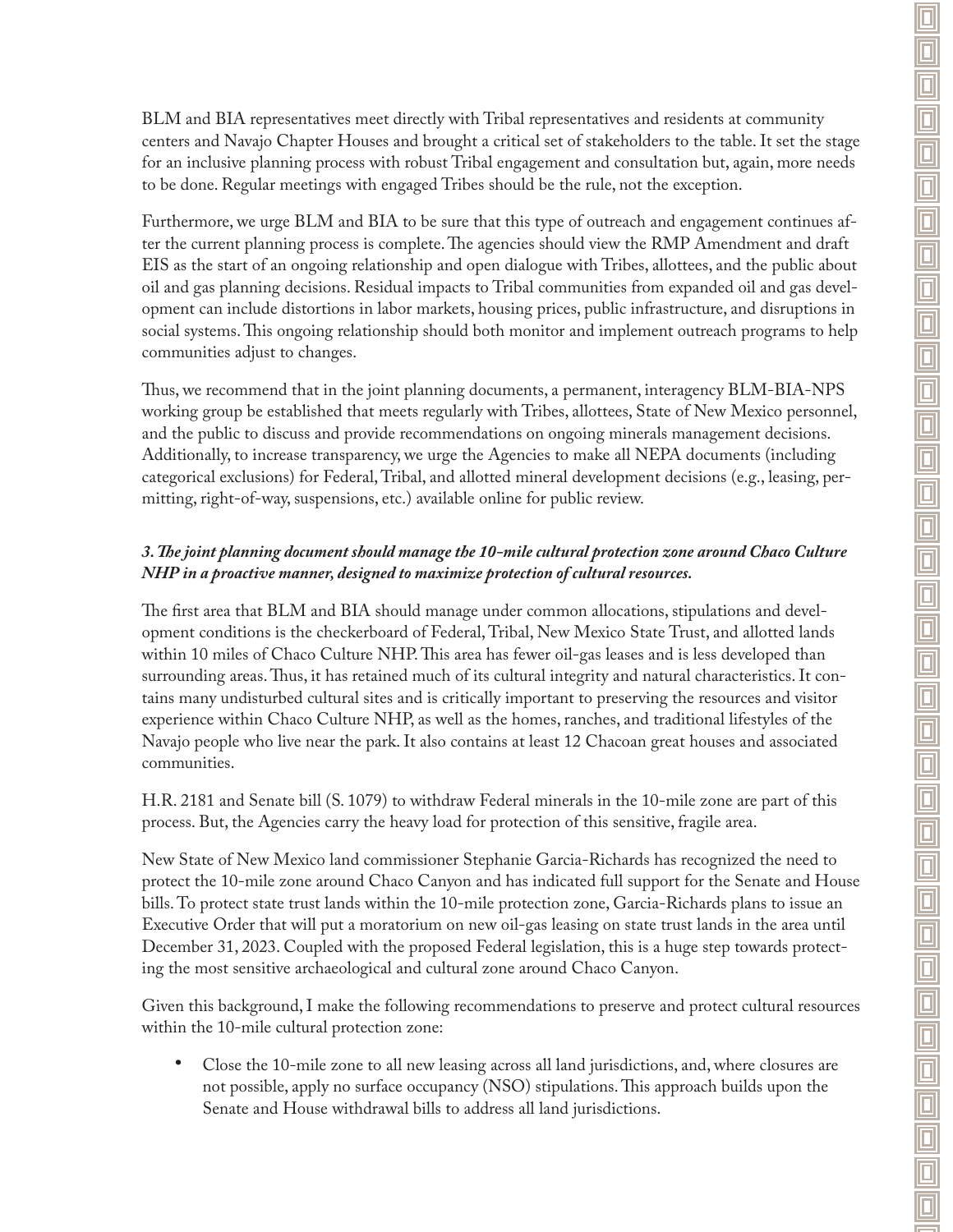- Where cultural resources are present in lease areas, agencies and oil-gas operators should invite interested Tribes and Tribal members to conduct site visits and plan their development to address specific Tribal concerns. Also, require that operators file viewshed and soundscape analyses with the Park Service, BLM, and BIA before conducting surface-disturbing activities and, in cooperation with those agencies, develop viewshed and soundscape protection plans.
- Require that BLM and BIA consult with the National Park Service before issuing new leases and drilling permits.
- Protect dark night skies; limit flaring and artificial lighting.
- Prioritize reclamation of well pads, access roads, and other oil and gas infrastructure to restore viewsheds from Chaco Culture NHP and nearby cultural sites.
- Prioritize new drilling within already-developed, less-sensitive areas using avoidance measures, such as siting, screening, and mandatory unitization.

#### *4. The Great North Road Corridor requires special treatment under the BLM-BIA joint plan.*

Another area that warrants a landscape-level management approach is the corridor of cultural and archaeological sites and great houses along the Great North Road (but beyond the 10-mile protection zone around the Park). This corridor has seen significantly more oil and gas leasing and development than the lands immediately surrounding Chaco Culture NHP. However, like the lands around the Park, this corridor also contains a high density of connected cultural sites that would benefit from enhanced lease stipulations and development guidelines. To protect this area, the plan should:

- Create a single area of critical environmental concern (ACEC) along the Great North Road corridor – but broader than the existing ACEC, which is insufficiently narrow – and close it to future leasing.
- Prohibit new rights-of-way across the Great North Road and other identified Chacoan roads.
- Require phased leasing that prioritizes leases away from areas with low development potential and sensitive resources.
- Require that operators file viewshed and soundscape analyses with the Park Service, BLM, and BIA before conducting surface-disturbing activities and, in cooperation with those agencies, develop viewshed and soundscape protection plans.

For the Great North Road, then, the Agencies should adopt consistent management decisions and resource protections at various landscape levels across Federal, Tribal, and allotted lands and should coordinate these decisions with the State of New Mexico. The agencies should manage areas with connected resources and common resource management concerns under consistent stipulations and development conditions.

#### *5. The Agencies should conduct viewshed and soundscape analysis for Chacoan great house communities.*

In addition to closer collaboration with NPS, as discussed above, we encourage the agencies to support other efforts to protect Chacoan communities from indirect effects to viewsheds and soundscapes. The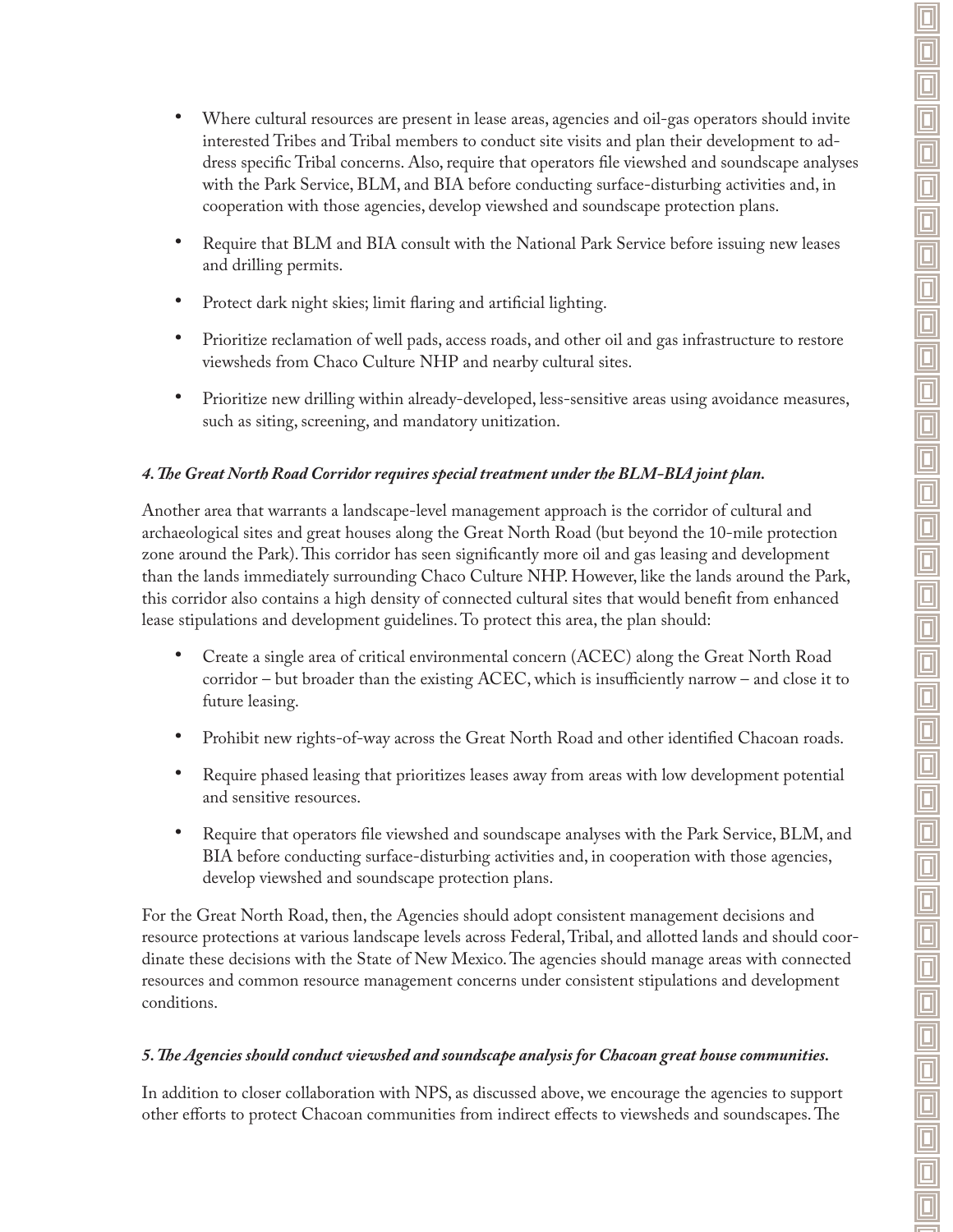recent work by Ruth Van Dyke documents considerable indirect effects to the viewshed and soundscape of the Pierre's Community. The ACEC established to protect the community is too small to address and prevent many visual and auditory impacts. Van Dyke concludes that the encroachment of oil-gas facilities has compromised the integrity of the ancient community and the ability of the archaeological community to fully understand and assess its role in the Greater Chaco Landscape. Thus, we believe that viewshed and soundscape analysis must be completed for Chacoan great house communities and protective measures put in place prior to allowing any additional leasing within the communities' boundaries.

Working with NPS, the Navajo Nation, and archaeological groups, we urge BLM and BIA to conduct a comprehensive viewshed and soundscape analysis for all Chacoan great house communities across the Greater Chaco Landscape. The agencies should exclude known Chacoan communities from additional leasing until studies are complete. Assign stipulations to protect adjacent or nearby Park Resources, including stipulations that require NPS consultation before development can proceed near the Park. In the planning documents adopted by BLM and BIA, there is a great need to ensure a robust, ongoing role for NPS in future oil and gas management decisions.

Beyond this recommendations, the All Pueblo Council of Governors (APCG) has spoken out on several occasions, issuing several resolutions calling on the BLM and BIA to work closely with Pueblo people while preparing the RMP amendment and draft EIS. The Pueblo governors also endorsed a series of measures that would go a long way toward protecting the magnificent cultural resources and modern-day residents of the Chaco area from oil and gas development, including supporting the 10-mile protection zone around the park that would be off limits to oil and gas development. Most recently, the APCG has partnered with the Navajo Nation in 2017 and 2019 to press the agencies for additional protections across the Greater Chaco Landscape.

In 2018, Archaeology Southwest engaged researchers Richard Friedman and Sean Field to conduct analysis of the BLM-procured LiDAR data (and other remote sensing data) from 2016. This focused primarily on oil-gas lease parcels from the BLM's March 2018 sale, as well as the Bis sa'ani Chacoan Community located roughly 5 miles northeast of Chaco. A variety of landscape features were identified by the analysts across the lease areas and in the Bis sa'ani Community area. Most were determined to be of modern or recent, historic origin. Nonetheless, several features of possibly ancient, Chacoan origin were found. Several landscape features were identified within the Bis sa'ani Community that line up with a road-related feature recorded during the late 1970s work. In several of the lease parcels, anomalous linear features were detected that do not appear to represent modern or historic phenomena. Fieldwork is necessary to confirm or refute the ancient origin of these features; however, it is worth nothing that the area around Bis sa'ani has been the target of leasing proposals over the past few six years, and there is active development in the area, which underscores the pressing need to document and protect these fragile resources. And, more broadly, this limited LIDAR project makes clear the value of using these data to assess lease parcels across Greater Chaco.

Adding to my list of recommendations above, then, I encourage BLM and BIA to require oil-gas lease holders to use LiDAR and other remote sensing data that are currently available to assess tracts of land to be developed. This approach should complement more conventional archaeological work under Section 106 of the NHPA and reduce the risk of unidentified cultural resources being damaged or destroyed during oil-gas development. In addition, the preliminary findings of the ethnographic studies in the area make clear that the requirements of Section 106 of the NHPA and Bulletin 38 are not being adequately met with the standard, archaeological approach to fieldwork and reporting. It is critically important to